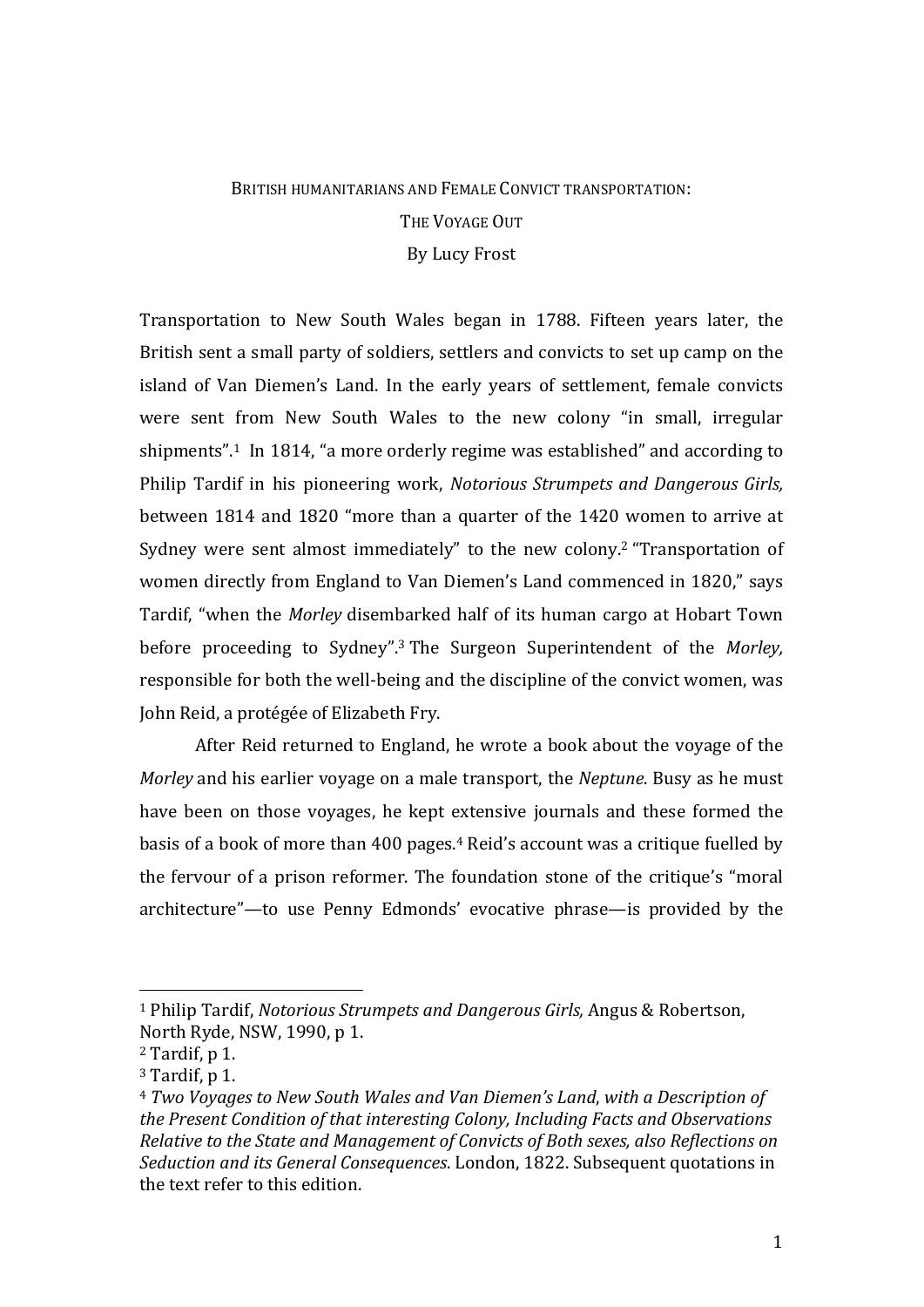abolitionist cause.<sup>5</sup> On the book's frontis page is a quotation from the celebrity abolitionist, William Wilberforce, and on page 4 Reid deploys metaphor to mobilise the cause of slavery in support of his concern for the convict transportees: "The punishment of exile had other terrors for the convicts themselves; which served to render the banishment a temporary slavery" (Reid 4). 

By drawing the transportees into the discursive domain of slavery, Reid sought to take advantage of a by now widely recognised moral cause. His own cause, he says, is new. Until recently, prisoners on the ships were "treated as irrational beings; in dens like wild beasts; like them fed and kept in the closest restraint consistent with their health" (Reid 34). "Irrational beings" were "irreclaimable". Reid was advocating a new model: instead of "wild beasts" to be caged throughout the voyage, the convicts were to be conceptualised as humans for whom the voyage might be a step towards moral reform.

As Surgeon Superintendent in charge of the daily routines and discipline aboard the *Morley*, Reid saw himself as expanding the mission of the British prison reformers, and specifically of Elizabeth Fry. Fry was Reid's personal mentor, and he dedicates the book to her, expressing "admiration of that zeal which urged you, regardless of all personal inconvenience, to explore the long neglected recesses of the friendless prison". Reid styled himself an acolyte impelled "to give your grand experiment a fair trial; to prove how far the system of kindness and confidence, so auspiciously commenced in Newgate, could be made to answer under other circumstances" (Reid iv-v).

Reid credits Elizabeth Fry with getting him the appointment on the *Morley*, but how he came to know her is not quite clear. The only biographical information I have found is an entry in the *Oxford Dictionary of Biography*, categorising him as naval surgeon and prison reformer, and saying that he was born in Ireland in 1791 to Protestant parents. Nothing suggests that he was a Quaker. Reid's book indicates that he was already committed to reform in 1817 when he established on the *Neptune* "a fixed system of order and regularity in

 

<sup>&</sup>lt;sup>5</sup> Penelope Edmonds, "Collecting Looerryminer's 'Testimony': Aboriginal Women, Sealers, and Quaker Humanitarian Anti-Slavery Thought and Action in the Bass Strait Islands", *Australian Historical Studies* 45 (2014) p 15.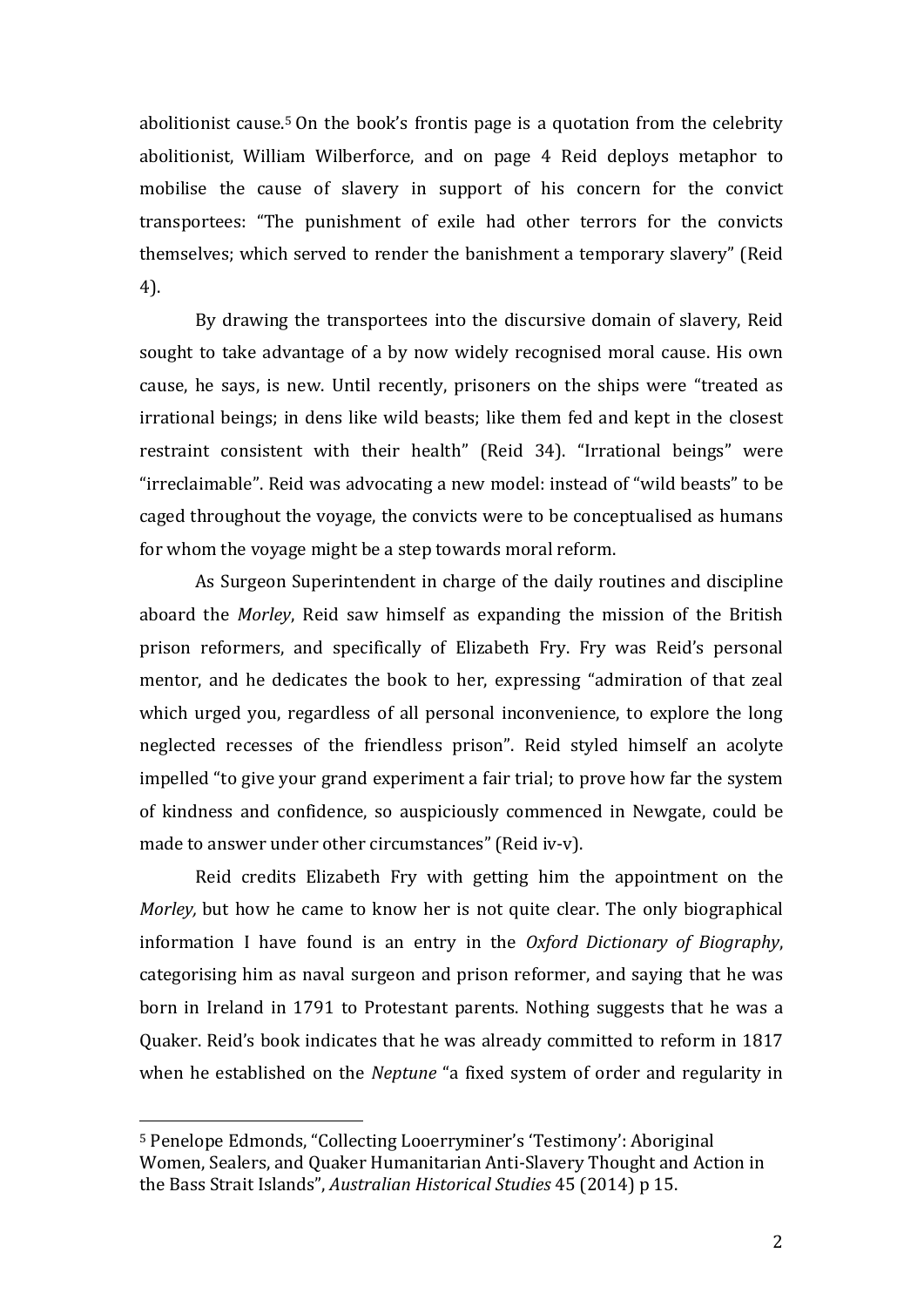the prison" based on "suggestions received from the Rev Mr Price at Sheerness" (Reid 38). After returning from that voyage, he entered the British humanitarian network as a witness bearing testimony, and apparently this is how he met Elizabeth Fry:

Having in duty reported to the proper authority the account of my voyage in the Neptune, I was requested frequently to explain to several persons interested in the cause of humanity many particulars of my system of management in the superintendence of convicts during transportation. The commands of Mrs. Fry in this respect met my warmest wishes; and as that lady's exertions were then most actively devoted to effect a virtuous change in the female prisoners in Newgate, it was suggested that taking charge of a female convict ship to New South Wales might be productive of similar consequences. (Reid 93)

At this stage John Reid was a young naval surgeon not yet thirty years old, and I suspect an outsider, being Irish. Elizabeth Fry at forty was a confident reformer, energetic and well-connected. According to Reid's admiring account, she acted and he did her bidding:

Mrs Fry lost not a moment in waiting on the Comptroller of the Navy, who, instantly coinciding in her views, gave his full support and encouragement; and ordered my appointment immediately to the next female transport ship to be taken up for New South Wales. (Reid 94)

Even if Elizabeth Fry was not quite a fairy godmother waving her wand, there's no disputing the reality of her involvement with the female convict transports and her influence in Whitehall.

Reid says that while the *Morley* was being fitted out at Deptford, he visited the ship at the "invitation" of Mrs Fry. He "accompanied that lady and two others ... to visit the vessel and see the preparations going forward". Fry had access to the ship *before* the Surgeon Superintendent because another member of her humanitarian network was Captain Young, the Royal Navy's agent for transports. Young authorised these visits, and listened to the ladies' recommendations for fitting out the ship, negotiating a solution to their desire that space be allocated for a school.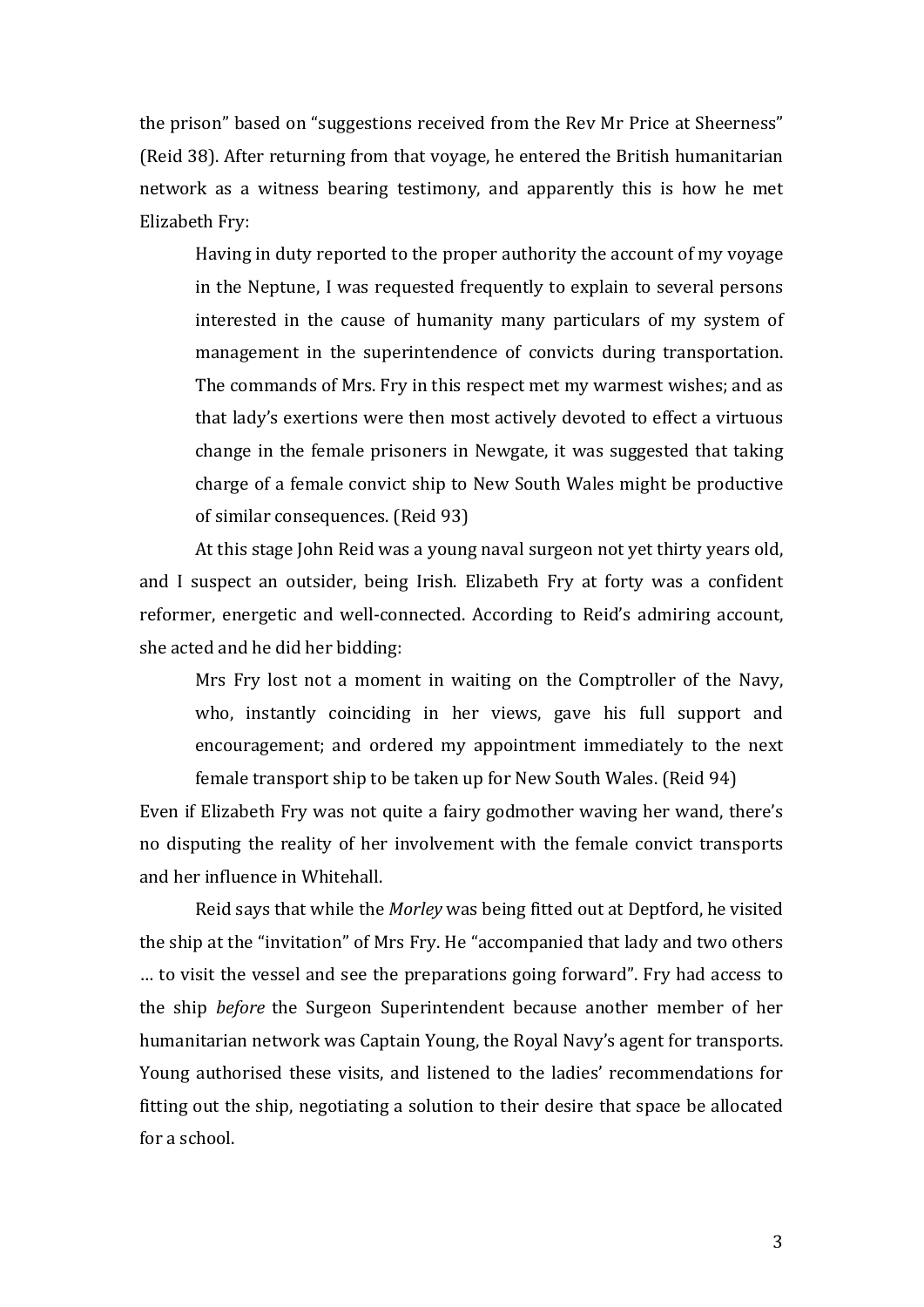Fry and her friends were visiting the *Morley* as members of the 'Ladies' Association for the Reformation of the Female Prisoners in Newgate', established by eleven Quaker women in 1817, the year Reid was trying out his system of moral reform among the male transportees on the *Neptune*. The Ladies Committee concentrated on improving the appalling physical circumstances suffered by the prisoners, and giving them something to do while they waited through interminable days. Buoyed by their initial success at Newgate, they had begun to extend their mission to the convict transports and two years after the *Morley* sailed, a new organisation would be formed specifically to minister to the women on the ships. The Ladies' British Society (the name sounding strikingly imperial under the circumstances) would for more than ten years dedicate themselves to the daunting task of preparing a gift parcel for every single woman who sailed from the Thames. This small group of middle-class women whose meetings never attracted more than twenty-five members, and on occasion dipped to eight, affected the lives of thousands of working-class convicts.

As I have written elsewhere,

the gifts brought by the Ladies were personal and homely, the kinds of things the Admiralty (which didn't even provide clothing for the transportees at this stage) completely ignored: a bag for the convict's clothes, two aprons, a comb, black cotton cambric to make a cap, spectacles for those who needed them, a work bag with scissors, thimbles, pins, needles and thread. Every mess received a knife and fork, a ball of string, two coarse tidy aprons for cooks, and two large bags to hold the most surprising item in the gift allotment, two pounds (almost a kilo) per woman of patchwork pieces so that during the voyage each convict could make a quilt. Quilting would break the boredom, and upon arrival in the colonial port, the convict could sell her quilt and keep the profit. Today the single most significant artefact surviving from the voyages of  $25,000$ women transported to the Australian colonies is the patchwork quilt made collectively by convicts on board the *Rajah* during 1841, and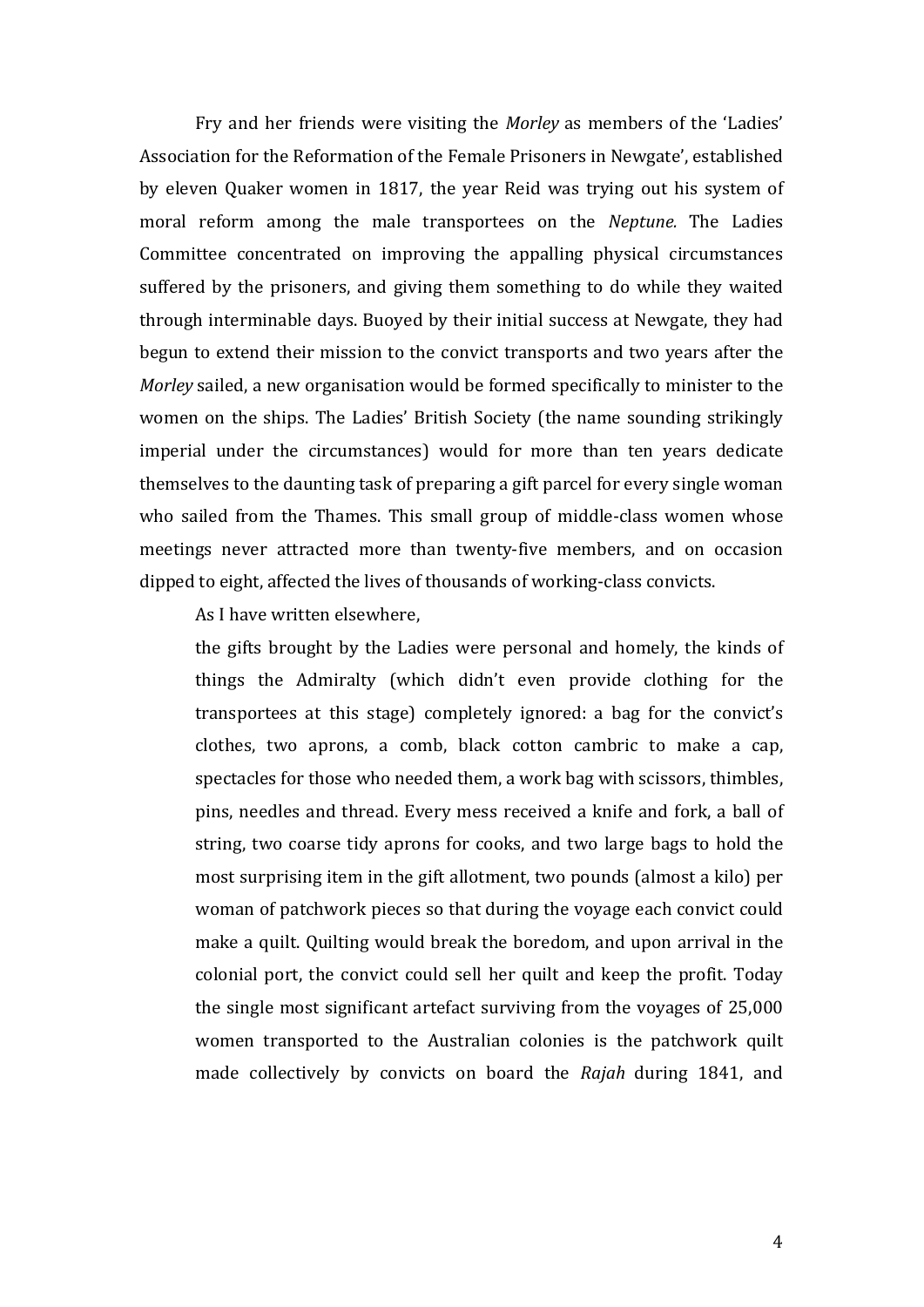inscribed with a dedication to the Ladies of the British Society's Convict Ship Committee.<sup>6</sup>

When the *Morley* sailed, 21 years before the *Rajah*, patchwork pieces had not yet solved the problem of keeping the women busy. Instead, says Reid, "a quantity of straw for plaiting, and some materials for knitting and sewing were purchased" by the Committee, "as their funds would allow, in order to afford the convicts employment on the voyage" (Reid 97). Plaiting straw in the open air on a sea voyage ... the Ladies' system was still in its experimental phase. But what interests me most is that it was possible for a small group of dedicated reformers to make real, effective interventions within the massive bureaucracy of the British Admiralty. It looks to me as if Fry understood the bureaucracy, knew who made what decisions, and cultivated a London network of men (from her own class) who shared her values and could make things happen.

However, no matter how much influence Fry and her fellow humanitarians exerted over the outfitting of the ships or the gifts to the convict women, their practical control ended when the transports sailed from the Thames. During the early years of transportation, horror tales had filtered back to the British public, tales of sickly and emaciated convicts suffering from diseases like scurvy or typhus, and of sexual promiscuity turning the ships like the *Lady Julian* into the "floating brothel" about which Sian Rees has written so vividly.<sup>7</sup> By the time the *Morley* initiated the transportation of women directly to Van Diemen's Land, the Admiralty had introduced a 'New System of sending properly Qualified Naval surgeons in charge of the convicts'<sup>8</sup>. The 'System' in its early years was little more than a collage of improvisations, and this was especially true when it came to looking after women and children. A naval surgeon who might well have practiced medicine exclusively on a Man-of-War was suddenly delivering babies, caring for infants, and diagnosing menstrual complications. Moreover, he was compelled to keep a journal compiling a daily

 

<sup>&</sup>lt;sup>6</sup> Lucy Frost, "Gifts of Patchwork and Visits to Whitehall: the British Ladies' Society and Female Convict Ships," in *Victorian Traffic Identity, Exchange, Performance*, ed Sue Thomas, Cambridge Scholarly Publishing, Newcastle, England, 2008, p 7.

<sup>&</sup>lt;sup>7</sup> See Sian Rees, *The Floating Brothel*, Hodder Headline Australia, Sydney 2001. <sup>8</sup> *Historical Records of Australia*, Library Committee of the Commonwealth Parliament, Sydney, series I: vol. 9, 344.